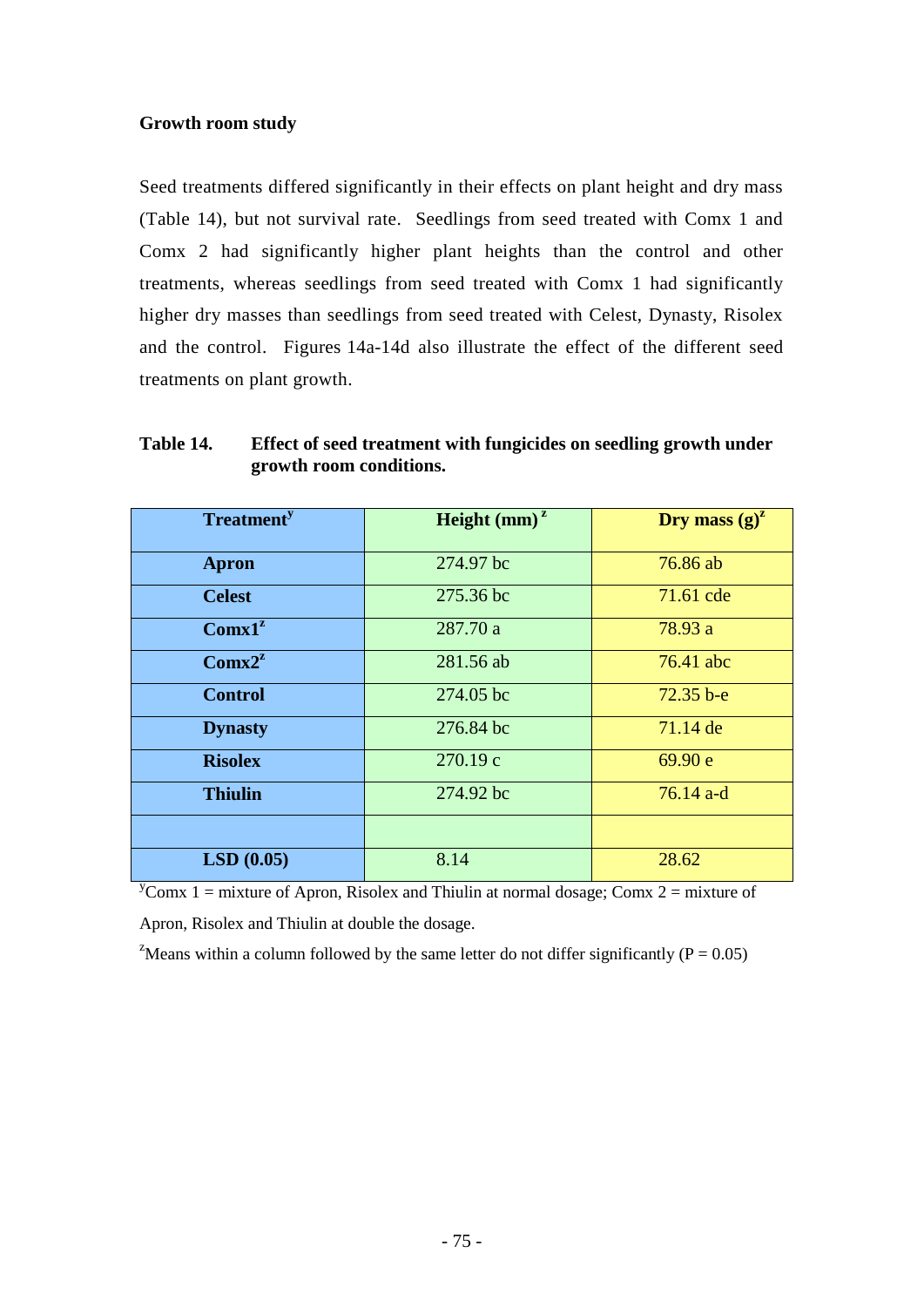The fact that the combination of fungicides (Comx 1) significantly improved plant height is an indication that a complex of fungi is involved in root rot. The single components of this combination, viz. Apron (metalaxyl), Thiulin (thiram) and Rizolex (tolclofos methyl) did not have the same effect when applied separately. From the results of the field study (previous section), thus far it appears that, according to the literature, *F. graminearum* and *Pyrenochaeta terrestris* are the most important soilborne fungal pathogens associated with maize in Winterton. The *Pythium* spp. and *R. solani* AG-2-2 isolated from plants have been recorded as pathogens, but the incidences of these pathogens are quite low in the beginning of the season. Although fungicides such as metalaxyl should target *Pythium* spp., tolclofos methyl the *Rhizoctonia* spp. and thiram the *Fusarium* spp. (Nel *et al*., 2003), it seems that each of these fungal groups do not account on their own for the stunting of plants from untreated seed. We could, unfortunately, not obtain any information on the effect of seed treatments against *P. terrestris* on maize. The fungicides included in this study, and many others have been evaluated by researchers in other countries and applied separately and in many different combinations, but not in the combination that we tested in this study (Baird, *et al*., 1994; Wang & Davis, 1997; Manoj-Kumar & Agarwal, 1998; Munkvold & O'Mara, 2002; Dorrance *et al*., 2004). Munkvold & O'Mara (2002) reported that difenoconazole and fludioxonil were generally more effective than captan as seed treatment to protect maize seedlings against *Fusarium* spp. Captan and fludioxonil are broad-spectrum fungicides with activity against *Fusarium* species, but although Celest and Dynasty contains fludioxonil these fungicides were not significantly more effective than untreated seed in this study. Captan, thiram and fludioxonil/mefenoxam are currently registered for treatment of maize seed in South Africa, but captan was not included in our preliminary study (Nel *et al*., 2003). According to Munkvold & O'Mara (2002) most published reports on seed treatments of maize consist of results of field tests. Although these tests provide important information about the field performance of these fungicides, they do not provide information on the efficacy of these fungicides against specific pathogens. It is therefore crucial that fungicides should be evaluated against each of the pathogens of the disease complex separately in order to determine the best combination of fungicides for a specific situation.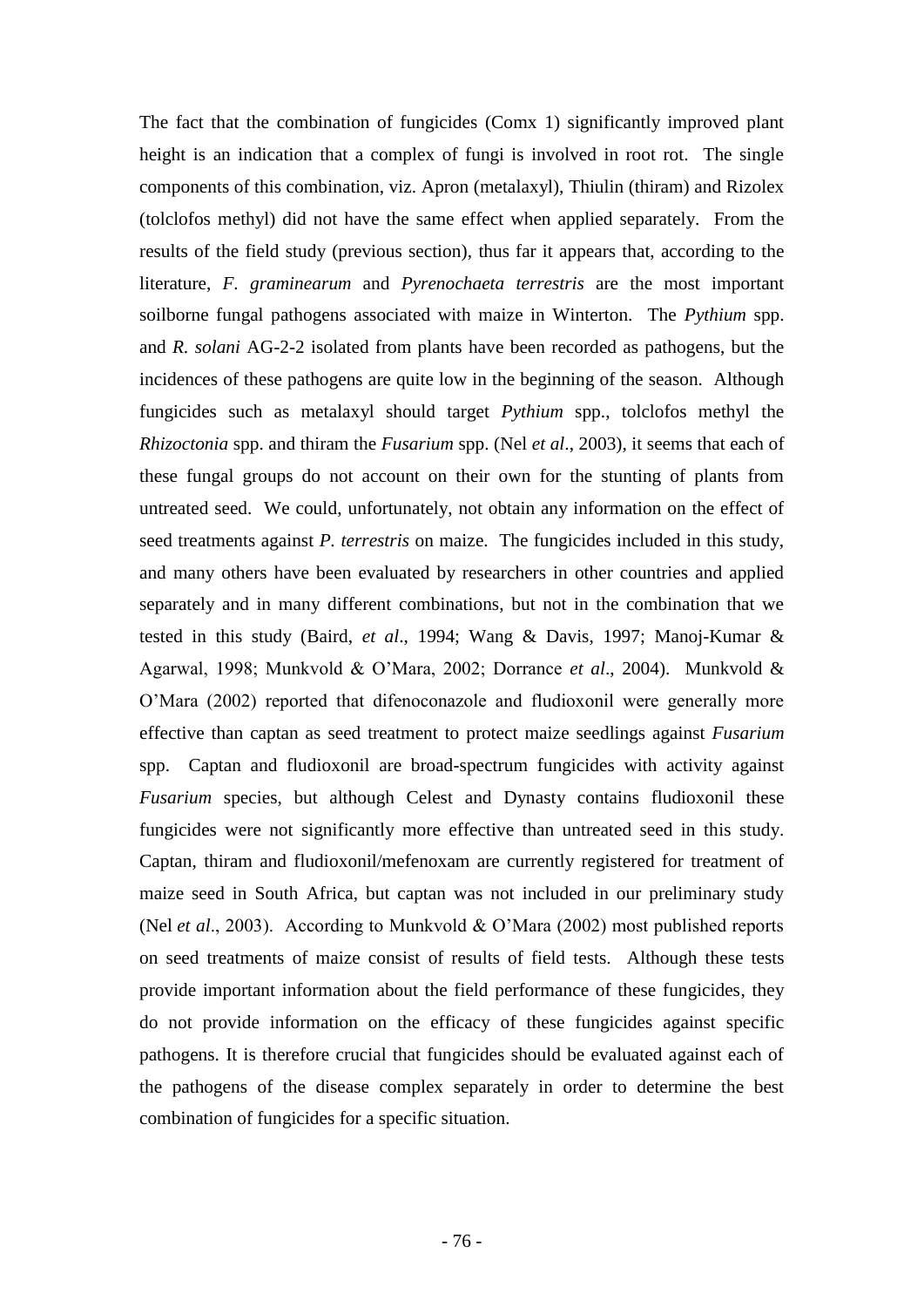**Fig 14. Seedlings from seed treated with different fungicides and planted in canola (CAN) soil.**